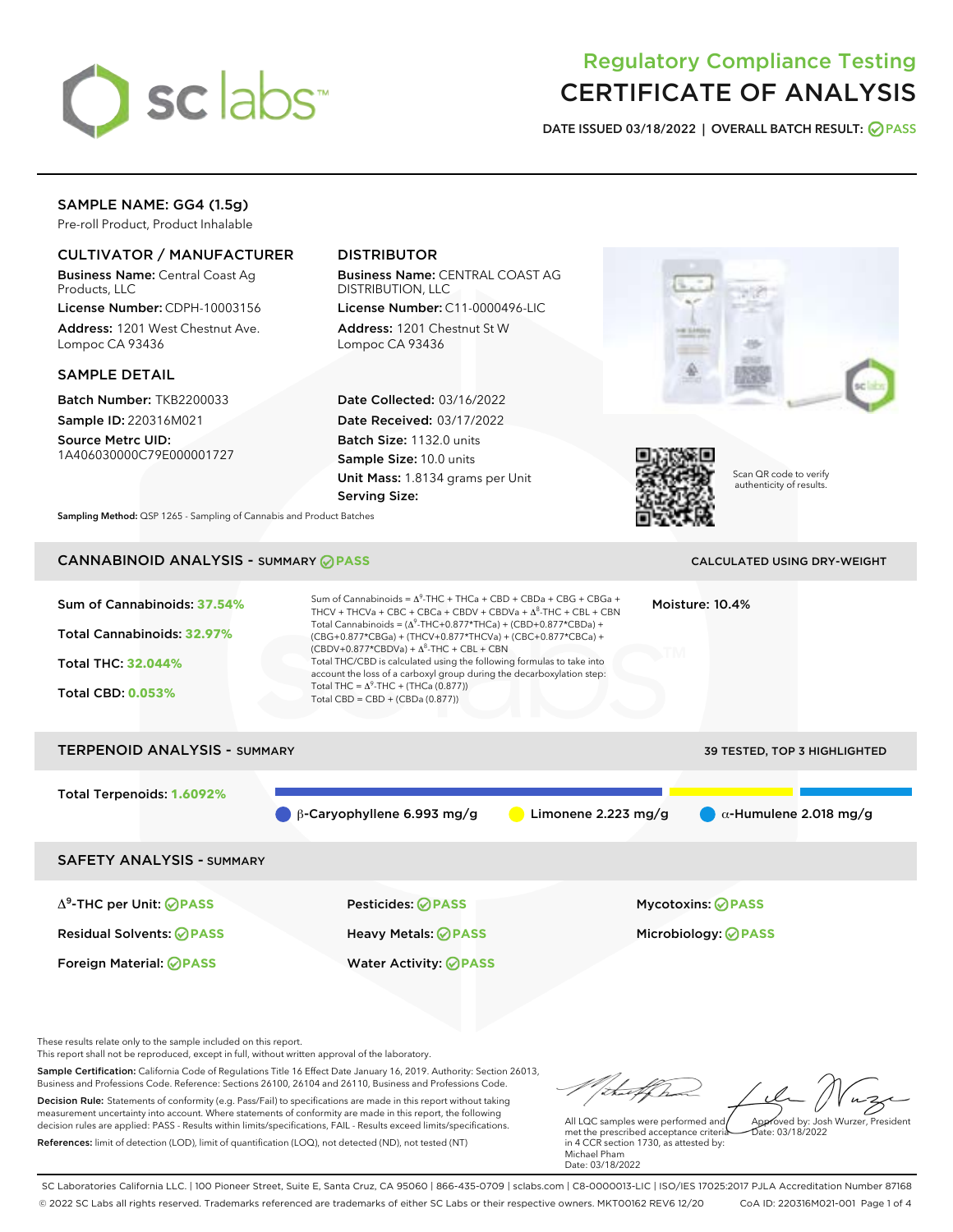



GG4 (1.5G) | DATE ISSUED 03/18/2022 | OVERALL BATCH RESULT: 2 PASS

## CANNABINOID TEST RESULTS - 03/17/2022 2 PASS

Tested by high-performance liquid chromatography with diode-array detection (HPLC-DAD). Calculated using Dry-Weight. **Method:** QSP 1157 - Analysis of Cannabinoids by HPLC-DAD

#### TOTAL CANNABINOIDS: **32.97%**

Total Cannabinoids (Total THC) + (Total CBD) + (Total CBG) + (Total THCV) + (Total CBC) +  $(Total$  CBDV) +  $\Delta$ <sup>8</sup>-THC + CBL + CBN

TOTAL THC: **32.044%** Total THC (Δ<sup>9</sup> -THC+0.877\*THCa)

TOTAL CBD: **0.053%** Total CBD (CBD+0.877\*CBDa)

Total CBC (CBC+0.877\*CBCa) TOTAL CBDV: ND Total CBDV (CBDV+0.877\*CBDVa)

TOTAL CBG: 0.51% Total CBG (CBG+0.877\*CBGa) TOTAL THCV: 0.139% Total THCV (THCV+0.877\*THCVa) TOTAL CBC: 0.228%

| <b>COMPOUND</b>  | LOD/LOO<br>(mg/g)          | <b>MEASUREMENT</b><br><b>UNCERTAINTY</b><br>(mg/g) | <b>RESULT</b><br>(mg/g) | <b>RESULT</b><br>(%) |
|------------------|----------------------------|----------------------------------------------------|-------------------------|----------------------|
| <b>THCa</b>      | 0.05/0.14                  | ±6.485                                             | 361.86                  | 36.186               |
| <b>CBGa</b>      | 0.1 / 0.2                  | ±0.18                                              | 5.0                     | 0.50                 |
| $\Lambda^9$ -THC | 0.06 / 0.26                | ±0.074                                             | 3.09                    | 0.309                |
| <b>CBCa</b>      | 0.07 / 0.28                | ±0.089                                             | 2.60                    | 0.260                |
| <b>THCVa</b>     | 0.07/0.20                  | ±0.053                                             | 1.58                    | 0.158                |
| <b>CBG</b>       | 0.06/0.19                  | ±0.019                                             | 0.70                    | 0.070                |
| <b>CBDa</b>      | 0.02 / 0.19                | ±0.013                                             | 0.61                    | 0.061                |
| $\Lambda^8$ -THC | 0.1/0.4                    | N/A                                                | <b>ND</b>               | <b>ND</b>            |
| <b>THCV</b>      | 0.1 / 0.2                  | N/A                                                | <b>ND</b>               | <b>ND</b>            |
| <b>CBD</b>       | 0.07/0.29                  | N/A                                                | <b>ND</b>               | <b>ND</b>            |
| <b>CBDV</b>      | 0.04 / 0.15                | N/A                                                | <b>ND</b>               | <b>ND</b>            |
| <b>CBDVa</b>     | 0.03/0.53                  | N/A                                                | <b>ND</b>               | <b>ND</b>            |
| <b>CBL</b>       | 0.06 / 0.24                | N/A                                                | <b>ND</b>               | <b>ND</b>            |
| <b>CBN</b>       | 0.1/0.3                    | N/A                                                | <b>ND</b>               | <b>ND</b>            |
| <b>CBC</b>       | 0.2 / 0.5                  | N/A                                                | <b>ND</b>               | <b>ND</b>            |
|                  | <b>SUM OF CANNABINOIDS</b> |                                                    | $375.4 \text{ mg/g}$    | 37.54%               |

#### **UNIT MASS: 1.8134 grams per Unit**

| $\Delta^9$ -THC per Unit               | 1100 per-package limit | $5.60$ mg/unit | <b>PASS</b> |
|----------------------------------------|------------------------|----------------|-------------|
| <b>Total THC per Unit</b>              |                        | 581.09 mg/unit |             |
| <b>CBD</b> per Unit                    |                        | <b>ND</b>      |             |
| <b>Total CBD per Unit</b>              |                        | 0.96 mg/unit   |             |
| <b>Sum of Cannabinoids</b><br>per Unit |                        | 680.8 mg/unit  |             |
| <b>Total Cannabinoids</b><br>per Unit  |                        | 597.9 mg/unit  |             |

#### **MOISTURE TEST RESULT**

10.4% Tested 03/17/2022 Method: QSP 1224 - Loss on Drying (Moisture)

## TERPENOID TEST RESULTS - 03/18/2022

Terpene analysis utilizing gas chromatography-flame ionization detection (GC-FID). **Method:** QSP 1192 - Analysis of Terpenoids by GC-FID

| <b>COMPOUND</b>         | LOD/LOQ<br>(mg/g) | <b>MEASUREMENT</b><br><b>UNCERTAINTY</b><br>(mg/g) | <b>RESULT</b><br>(mg/g)                         | <b>RESULT</b><br>$(\%)$ |
|-------------------------|-------------------|----------------------------------------------------|-------------------------------------------------|-------------------------|
| β-Caryophyllene         | 0.004 / 0.012     | ±0.1937                                            | 6.993                                           | 0.6993                  |
| Limonene                | 0.005 / 0.016     | ±0.0247                                            | 2.223                                           | 0.2223                  |
| $\alpha$ -Humulene      | 0.009 / 0.029     | ±0.0504                                            | 2.018                                           | 0.2018                  |
| $\alpha$ -Bisabolol     | 0.008 / 0.026     | ±0.0491                                            | 1.183                                           | 0.1183                  |
| <b>Myrcene</b>          | 0.008 / 0.025     | ±0.0084                                            | 0.839                                           | 0.0839                  |
| Linalool                | 0.009 / 0.032     | ±0.0177                                            | 0.599                                           | 0.0599                  |
| Valencene               | 0.009 / 0.030     | ±0.0244                                            | 0.456                                           | 0.0456                  |
| Fenchol                 | 0.010 / 0.034     | ±0.0124                                            | 0.412                                           | 0.0412                  |
| Terpineol               | 0.009 / 0.031     | ±0.0165                                            | 0.346                                           | 0.0346                  |
| $\beta$ -Pinene         | 0.004 / 0.014     | ±0.0018                                            | 0.206                                           | 0.0206                  |
| Caryophyllene<br>Oxide  | 0.010 / 0.033     | ±0.0062                                            | 0.172                                           | 0.0172                  |
| <b>Nerolidol</b>        | 0.006 / 0.019     | ±0.0062                                            | 0.126                                           | 0.0126                  |
| trans-ß-Farnesene       | 0.008 / 0.025     | ±0.0031                                            | 0.114                                           | 0.0114                  |
| Terpinolene             | 0.008 / 0.026     | ±0.0015                                            | 0.096                                           | 0.0096                  |
| Borneol                 | 0.005 / 0.016     | ±0.0026                                            | 0.081                                           | 0.0081                  |
| $\alpha$ -Pinene        | 0.005 / 0.017     | ±0.0005                                            | 0.072                                           | 0.0072                  |
| <b>B-Ocimene</b>        | 0.006 / 0.020     | ±0.0017                                            | 0.067                                           | 0.0067                  |
| Camphene                | 0.005 / 0.015     | ±0.0002                                            | 0.025                                           | 0.0025                  |
| Geraniol                | 0.002 / 0.007     | ±0.0007                                            | 0.021                                           | 0.0021                  |
| $\Delta^3$ -Carene      | 0.005 / 0.018     | ±0.0002                                            | 0.019                                           | 0.0019                  |
| Nerol                   | 0.003 / 0.011     | ±0.0004                                            | 0.012                                           | 0.0012                  |
| Citronellol             | 0.003 / 0.010     | ±0.0005                                            | 0.012                                           | 0.0012                  |
| Sabinene Hydrate        | 0.006 / 0.022     | N/A                                                | <loq< th=""><th><loq< th=""></loq<></th></loq<> | <loq< th=""></loq<>     |
| Fenchone                | 0.009 / 0.028     | N/A                                                | <loq< th=""><th><loq< th=""></loq<></th></loq<> | <loq< th=""></loq<>     |
| Sabinene                | 0.004 / 0.014     | N/A                                                | <b>ND</b>                                       | <b>ND</b>               |
| $\alpha$ -Phellandrene  | 0.006 / 0.020     | N/A                                                | <b>ND</b>                                       | <b>ND</b>               |
| $\alpha$ -Terpinene     | 0.005 / 0.017     | N/A                                                | <b>ND</b>                                       | <b>ND</b>               |
| p-Cymene                | 0.005 / 0.016     | N/A                                                | <b>ND</b>                                       | <b>ND</b>               |
| Eucalyptol              | 0.006 / 0.018     | N/A                                                | <b>ND</b>                                       | <b>ND</b>               |
| $\gamma$ -Terpinene     | 0.006 / 0.018     | N/A                                                | <b>ND</b>                                       | <b>ND</b>               |
| Isopulegol              | 0.005 / 0.016     | N/A                                                | <b>ND</b>                                       | ND                      |
| Camphor                 | 0.006 / 0.019     | N/A                                                | ND                                              | ND                      |
| Isoborneol              | 0.004 / 0.012     | N/A                                                | ND                                              | <b>ND</b>               |
| Menthol                 | 0.008 / 0.025     | N/A                                                | ND                                              | ND                      |
| Pulegone                | 0.003 / 0.011     | N/A                                                | ND                                              | ND                      |
| <b>Geranyl Acetate</b>  | 0.004 / 0.014     | N/A                                                | ND                                              | ND                      |
| $\alpha$ -Cedrene       | 0.005 / 0.016     | N/A                                                | ND                                              | ND                      |
| Guaiol                  | 0.009 / 0.030     | N/A                                                | ND                                              | ND                      |
| Cedrol                  | 0.008 / 0.027     | N/A                                                | ND                                              | <b>ND</b>               |
| <b>TOTAL TERPENOIDS</b> |                   |                                                    | 16.092 mg/g                                     | 1.6092%                 |

SC Laboratories California LLC. | 100 Pioneer Street, Suite E, Santa Cruz, CA 95060 | 866-435-0709 | sclabs.com | C8-0000013-LIC | ISO/IES 17025:2017 PJLA Accreditation Number 87168 © 2022 SC Labs all rights reserved. Trademarks referenced are trademarks of either SC Labs or their respective owners. MKT00162 REV6 12/20 CoA ID: 220316M021-001 Page 2 of 4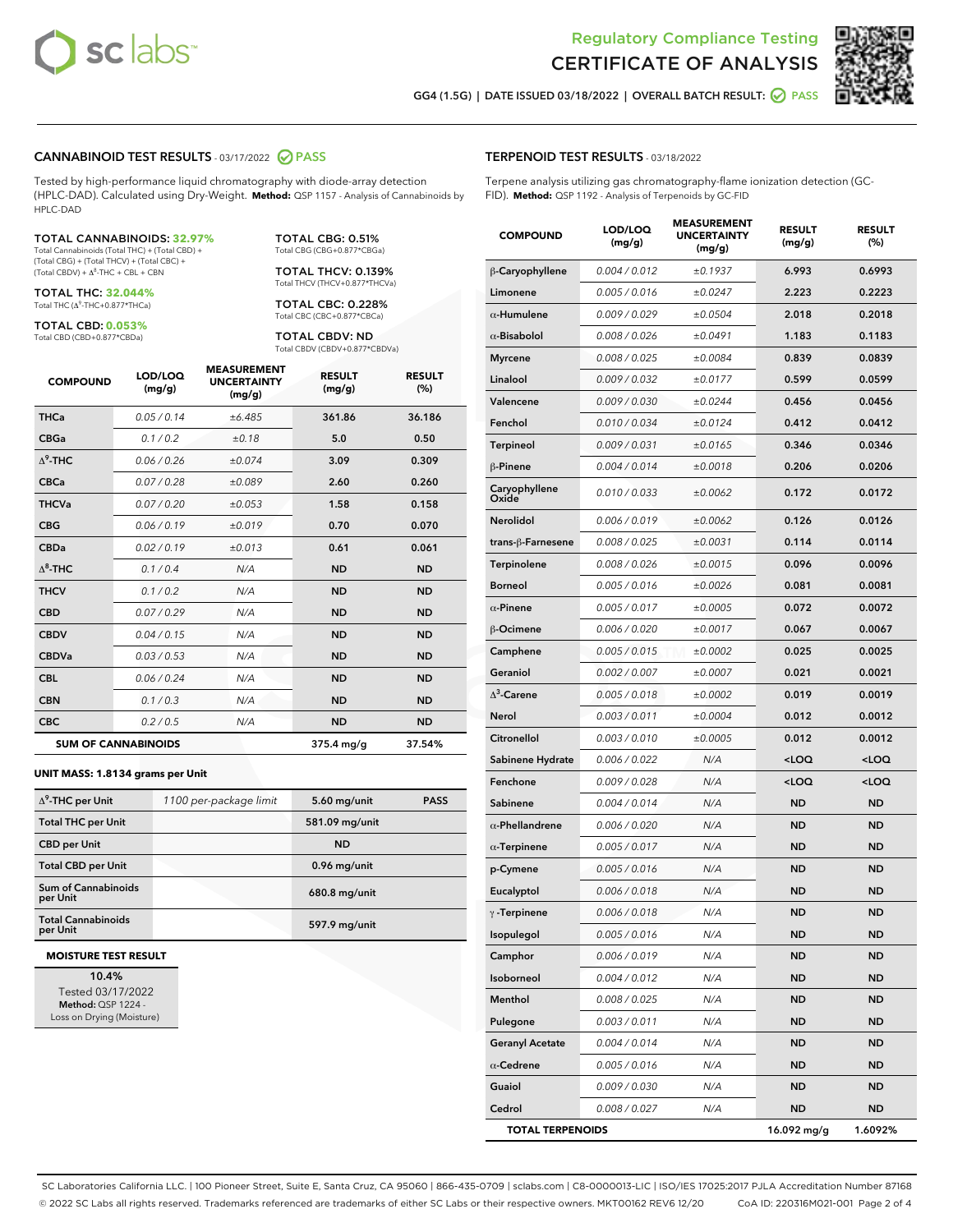



GG4 (1.5G) | DATE ISSUED 03/18/2022 | OVERALL BATCH RESULT: 2 PASS

# CATEGORY 1 PESTICIDE TEST RESULTS - 03/18/2022 2 PASS

Pesticide and plant growth regulator analysis utilizing high-performance liquid chromatography-mass spectrometry (HPLC-MS) or gas chromatography-mass spectrometry (GC-MS). \*GC-MS utilized where indicated. **Method:** QSP 1212 - Analysis of Pesticides and Mycotoxins by LC-MS or QSP 1213 - Analysis of Pesticides by GC-MS

| <b>COMPOUND</b>             | LOD/LOQ<br>$(\mu g/g)$ | <b>ACTION</b><br>LIMIT<br>$(\mu g/g)$ | <b>MEASUREMENT</b><br><b>UNCERTAINTY</b><br>$(\mu g/g)$ | <b>RESULT</b><br>$(\mu g/g)$ | <b>RESULT</b> |
|-----------------------------|------------------------|---------------------------------------|---------------------------------------------------------|------------------------------|---------------|
| Aldicarb                    | 0.03 / 0.08            | $\ge$ LOD                             | N/A                                                     | <b>ND</b>                    | <b>PASS</b>   |
| Carbofuran                  | 0.02 / 0.05            | $\ge$ LOD                             | N/A                                                     | <b>ND</b>                    | <b>PASS</b>   |
| Chlordane*                  | 0.03/0.08              | $>$ LOD                               | N/A                                                     | <b>ND</b>                    | <b>PASS</b>   |
| Chlorfenapyr*               | 0.03/0.10              | $>$ LOD                               | N/A                                                     | <b>ND</b>                    | <b>PASS</b>   |
| Chlorpyrifos                | 0.02 / 0.06            | $\ge$ LOD                             | N/A                                                     | <b>ND</b>                    | <b>PASS</b>   |
| Coumaphos                   | 0.02 / 0.07            | $\ge$ LOD                             | N/A                                                     | <b>ND</b>                    | <b>PASS</b>   |
| Daminozide                  | 0.02 / 0.07            | $\ge$ LOD                             | N/A                                                     | <b>ND</b>                    | <b>PASS</b>   |
| <b>Dichlorvos</b><br>(DDVP) | 0.03/0.09              | $>$ LOD                               | N/A                                                     | <b>ND</b>                    | <b>PASS</b>   |
| Dimethoate                  | 0.03 / 0.08            | $\ge$ LOD                             | N/A                                                     | <b>ND</b>                    | <b>PASS</b>   |
| Ethoprophos                 | 0.03/0.10              | $\ge$ LOD                             | N/A                                                     | <b>ND</b>                    | <b>PASS</b>   |
| Etofenprox                  | 0.02 / 0.06            | $\ge$ LOD                             | N/A                                                     | <b>ND</b>                    | <b>PASS</b>   |
| Fenoxycarb                  | 0.03 / 0.08            | $\ge$ LOD                             | N/A                                                     | <b>ND</b>                    | <b>PASS</b>   |
| Fipronil                    | 0.03 / 0.08            | $\ge$ LOD                             | N/A                                                     | <b>ND</b>                    | <b>PASS</b>   |
| Imazalil                    | 0.02/0.06              | $>$ LOD                               | N/A                                                     | <b>ND</b>                    | <b>PASS</b>   |
| <b>Methiocarb</b>           | 0.02 / 0.07            | $\ge$ LOD                             | N/A                                                     | <b>ND</b>                    | <b>PASS</b>   |
| Parathion-methyl            | 0.03/0.10              | $\ge$ LOD                             | N/A                                                     | <b>ND</b>                    | <b>PASS</b>   |
| <b>Mevinphos</b>            | 0.03/0.09              | $>$ LOD                               | N/A                                                     | <b>ND</b>                    | <b>PASS</b>   |
| Paclobutrazol               | 0.02 / 0.05            | $\ge$ LOD                             | N/A                                                     | <b>ND</b>                    | <b>PASS</b>   |
| Propoxur                    | 0.03/0.09              | $\ge$ LOD                             | N/A                                                     | <b>ND</b>                    | <b>PASS</b>   |
| Spiroxamine                 | 0.03 / 0.08            | $\geq$ LOD                            | N/A                                                     | <b>ND</b>                    | <b>PASS</b>   |
| Thiacloprid                 | 0.03/0.10              | $>$ LOD                               | N/A                                                     | <b>ND</b>                    | <b>PASS</b>   |

# CATEGORY 2 PESTICIDE TEST RESULTS - 03/18/2022 @ PASS

| <b>COMPOUND</b>          | LOD/LOQ<br>$(\mu g/g)$ | <b>ACTION</b><br><b>LIMIT</b><br>$(\mu g/g)$ | <b>MEASUREMENT</b><br><b>UNCERTAINTY</b><br>$(\mu g/g)$ | <b>RESULT</b><br>$(\mu g/g)$ | <b>RESULT</b> |
|--------------------------|------------------------|----------------------------------------------|---------------------------------------------------------|------------------------------|---------------|
| Abamectin                | 0.03/0.10              | 0.1                                          | N/A                                                     | <b>ND</b>                    | <b>PASS</b>   |
| Acephate                 | 0.02/0.07              | 0.1                                          | N/A                                                     | <b>ND</b>                    | <b>PASS</b>   |
| Acequinocyl              | 0.02/0.07              | 0.1                                          | N/A                                                     | <b>ND</b>                    | <b>PASS</b>   |
| Acetamiprid              | 0.02/0.05              | 0.1                                          | N/A                                                     | <b>ND</b>                    | <b>PASS</b>   |
| Azoxystrobin             | 0.02/0.07              | 0.1                                          | N/A                                                     | <b>ND</b>                    | <b>PASS</b>   |
| <b>Bifenazate</b>        | 0.01/0.04              | 0.1                                          | N/A                                                     | <b>ND</b>                    | <b>PASS</b>   |
| <b>Bifenthrin</b>        | 0.02/0.05              | 3                                            | N/A                                                     | <b>ND</b>                    | <b>PASS</b>   |
| <b>Boscalid</b>          | 0.03/0.09              | 0.1                                          | N/A                                                     | <b>ND</b>                    | <b>PASS</b>   |
| Captan                   | 0.19/0.57              | 0.7                                          | N/A                                                     | <b>ND</b>                    | <b>PASS</b>   |
| Carbaryl                 | 0.02/0.06              | 0.5                                          | N/A                                                     | <b>ND</b>                    | <b>PASS</b>   |
| Chlorantranilip-<br>role | 0.04/0.12              | 10                                           | N/A                                                     | <b>ND</b>                    | <b>PASS</b>   |
| Clofentezine             | 0.03/0.09              | 0.1                                          | N/A                                                     | <b>ND</b>                    | <b>PASS</b>   |

# CATEGORY 2 PESTICIDE TEST RESULTS - 03/18/2022 continued

| <b>COMPOUND</b>               | LOD/LOQ<br>(µg/g) | <b>ACTION</b><br><b>LIMIT</b><br>$(\mu g/g)$ | <b>MEASUREMENT</b><br><b>UNCERTAINTY</b><br>$(\mu g/g)$ | <b>RESULT</b><br>(µg/g) | <b>RESULT</b> |
|-------------------------------|-------------------|----------------------------------------------|---------------------------------------------------------|-------------------------|---------------|
| Cyfluthrin                    | 0.12 / 0.38       | $\overline{2}$                               | N/A                                                     | <b>ND</b>               | <b>PASS</b>   |
| Cypermethrin                  | 0.11 / 0.32       | $\mathcal{I}$                                | N/A                                                     | <b>ND</b>               | <b>PASS</b>   |
| <b>Diazinon</b>               | 0.02 / 0.05       | 0.1                                          | N/A                                                     | <b>ND</b>               | <b>PASS</b>   |
| Dimethomorph                  | 0.03 / 0.09       | $\overline{c}$                               | N/A                                                     | <b>ND</b>               | <b>PASS</b>   |
| Etoxazole                     | 0.02 / 0.06       | 0.1                                          | N/A                                                     | <b>ND</b>               | <b>PASS</b>   |
| Fenhexamid                    | 0.03 / 0.09       | 0.1                                          | N/A                                                     | <b>ND</b>               | <b>PASS</b>   |
| Fenpyroximate                 | 0.02 / 0.06       | 0.1                                          | N/A                                                     | <b>ND</b>               | <b>PASS</b>   |
| Flonicamid                    | 0.03 / 0.10       | 0.1                                          | N/A                                                     | <b>ND</b>               | <b>PASS</b>   |
| Fludioxonil                   | 0.03 / 0.10       | 0.1                                          | N/A                                                     | <b>ND</b>               | <b>PASS</b>   |
| Hexythiazox                   | 0.02 / 0.07       | 0.1                                          | N/A                                                     | <b>ND</b>               | <b>PASS</b>   |
| Imidacloprid                  | 0.04 / 0.11       | 5                                            | N/A                                                     | <b>ND</b>               | <b>PASS</b>   |
| Kresoxim-methyl               | 0.02 / 0.07       | 0.1                                          | N/A                                                     | <b>ND</b>               | <b>PASS</b>   |
| <b>Malathion</b>              | 0.03 / 0.09       | 0.5                                          | N/A                                                     | ND                      | <b>PASS</b>   |
| Metalaxyl                     | 0.02 / 0.07       | $\overline{\mathcal{L}}$                     | N/A                                                     | <b>ND</b>               | <b>PASS</b>   |
| Methomyl                      | 0.03 / 0.10       | $\mathbf{1}$                                 | N/A                                                     | <b>ND</b>               | <b>PASS</b>   |
| Myclobutanil                  | 0.03 / 0.09       | 0.1                                          | N/A                                                     | ND                      | <b>PASS</b>   |
| <b>Naled</b>                  | 0.02 / 0.07       | 0.1                                          | N/A                                                     | <b>ND</b>               | <b>PASS</b>   |
| Oxamyl                        | 0.04 / 0.11       | 0.5                                          | N/A                                                     | <b>ND</b>               | <b>PASS</b>   |
| Pentachloronitro-<br>benzene* | 0.03 / 0.09       | 0.1                                          | N/A                                                     | <b>ND</b>               | <b>PASS</b>   |
| Permethrin                    | 0.04 / 0.12       | 0.5                                          | N/A                                                     | ND                      | <b>PASS</b>   |
| Phosmet                       | 0.03 / 0.10       | 0.1                                          | N/A                                                     | <b>ND</b>               | <b>PASS</b>   |
| Piperonyl<br><b>Butoxide</b>  | 0.02 / 0.07       | 3                                            | N/A                                                     | <b>ND</b>               | <b>PASS</b>   |
| Prallethrin                   | 0.03 / 0.08       | 0.1                                          | N/A                                                     | <b>ND</b>               | <b>PASS</b>   |
| Propiconazole                 | 0.02 / 0.07       | 0.1                                          | N/A                                                     | <b>ND</b>               | <b>PASS</b>   |
| Pyrethrins                    | 0.04 / 0.12       | 0.5                                          | N/A                                                     | <b>ND</b>               | <b>PASS</b>   |
| Pyridaben                     | 0.02 / 0.07       | 0.1                                          | N/A                                                     | <b>ND</b>               | <b>PASS</b>   |
| Spinetoram                    | 0.02 / 0.07       | 0.1                                          | N/A                                                     | <b>ND</b>               | <b>PASS</b>   |
| Spinosad                      | 0.02 / 0.07       | 0.1                                          | N/A                                                     | <b>ND</b>               | <b>PASS</b>   |
| Spiromesifen                  | 0.02 / 0.05       | 0.1                                          | N/A                                                     | ND                      | <b>PASS</b>   |
| Spirotetramat                 | 0.02 / 0.06       | 0.1                                          | N/A                                                     | ND                      | <b>PASS</b>   |
| Tebuconazole                  | 0.02 / 0.07       | 0.1                                          | N/A                                                     | <b>ND</b>               | <b>PASS</b>   |
| Thiamethoxam                  | 0.03 / 0.10       | 5                                            | N/A                                                     | ND                      | <b>PASS</b>   |
| Trifloxystrobin               | 0.03 / 0.08       | 0.1                                          | N/A                                                     | <b>ND</b>               | <b>PASS</b>   |

SC Laboratories California LLC. | 100 Pioneer Street, Suite E, Santa Cruz, CA 95060 | 866-435-0709 | sclabs.com | C8-0000013-LIC | ISO/IES 17025:2017 PJLA Accreditation Number 87168 © 2022 SC Labs all rights reserved. Trademarks referenced are trademarks of either SC Labs or their respective owners. MKT00162 REV6 12/20 CoA ID: 220316M021-001 Page 3 of 4